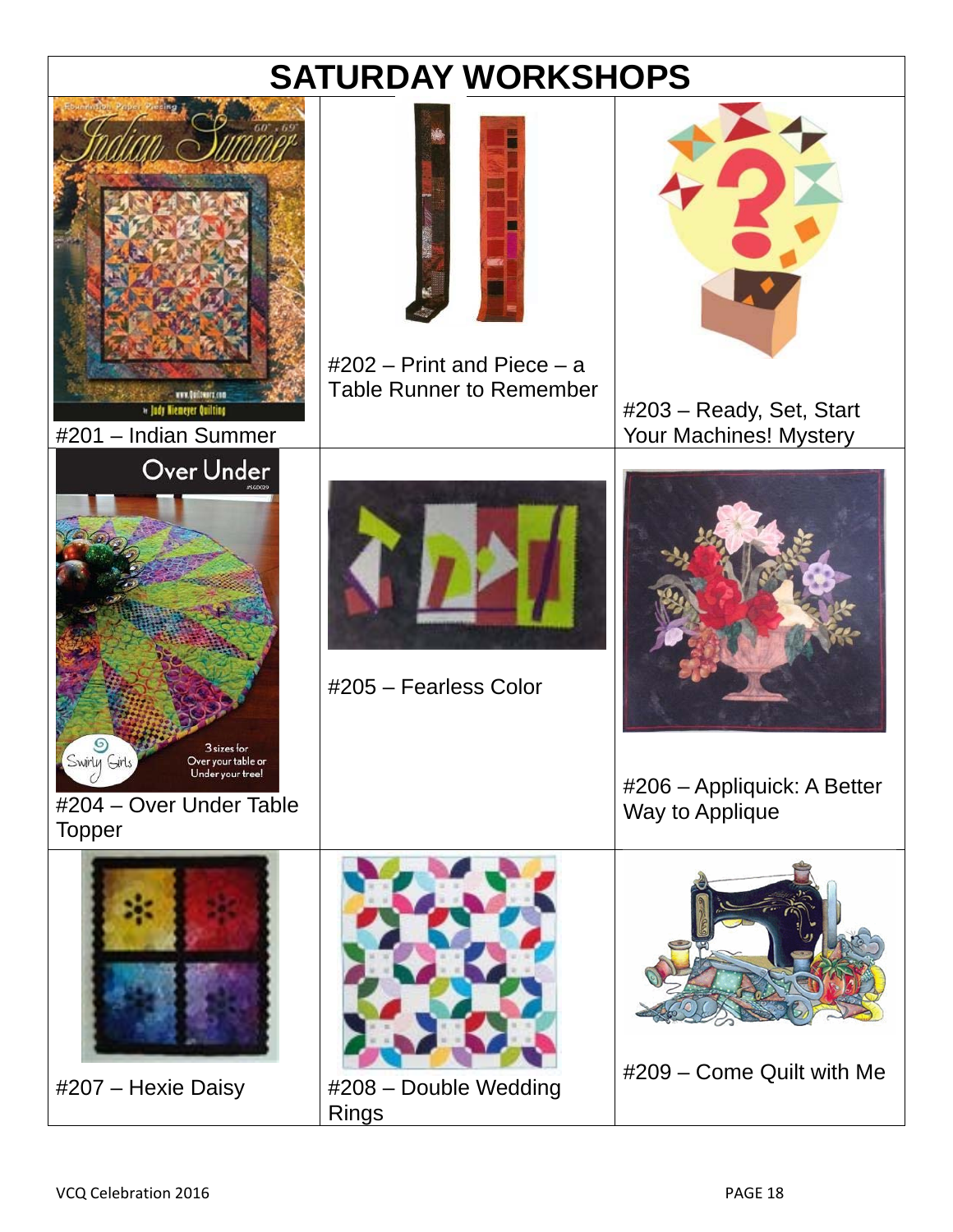# **SATURDAY CLASSES**

# **Workshop #201**

# **LUCILLE AMOS** Indian Summer Int **Int Int**

Indian Summer is a 60" x 69" quilt created by using 5 inch strips – 42 light strips and 42 dark strips make up the inside of the quilt. You may use any type of fabrics. This is a really fast quilt using foundation paper pattern. During the one-day class you will get several blocks completed. All the foundation papers you will need for quilt and border are included in the pattern.

#### **Supply List:**

- Pattern Indian Summer (instructor will have patterns for sale in class for \$41.50)
- Template plastic, 1 sheet 12 x 12 or 2 sheets  $8\frac{1}{2}$  x 11
- Rotary cutter with a new blade as we will be cutting through several layers of fabric.
- $\bullet$  Mat 18 x 24
- Ruler 6 x 12 to cut your pattern templates
- Ruler 6 x 24 to cut your strips
- Add a quarter ruler (12 inches)
- Cotton thread high quality (poor thread breaks when removing paper)
- Glue stick
- Scotch tape
- Large zip lock bags (4- to put fabric pieces in as they are cut)
- Binder clips medium size about 10 or 12.
- Sewing machine with quarter inch foot, Size 70 or 80 needles
- Scissors
- Flower pins
- Iron/ironing mat, travel sized
- Seam ripper

### **Fabric Requirements**

- Cut 21 light fabrics into 5 inch strips x the width of fabric. Do NOT use fat quarters.
- Cut 21 medium/dark fabrics into 5 inch strips x the width of fabric (WOF). These fabrics are for the inside of quilt.
- For borders, you need to cut 21 6  $\frac{1}{2}$  strips from your choice of fabric for border. (You may wait on cutting border fabrics, if you wish)

Any questions, please contact Lucille Amos; lamos@triad.rr.com or 336-643-7924 or www.quiltworx.com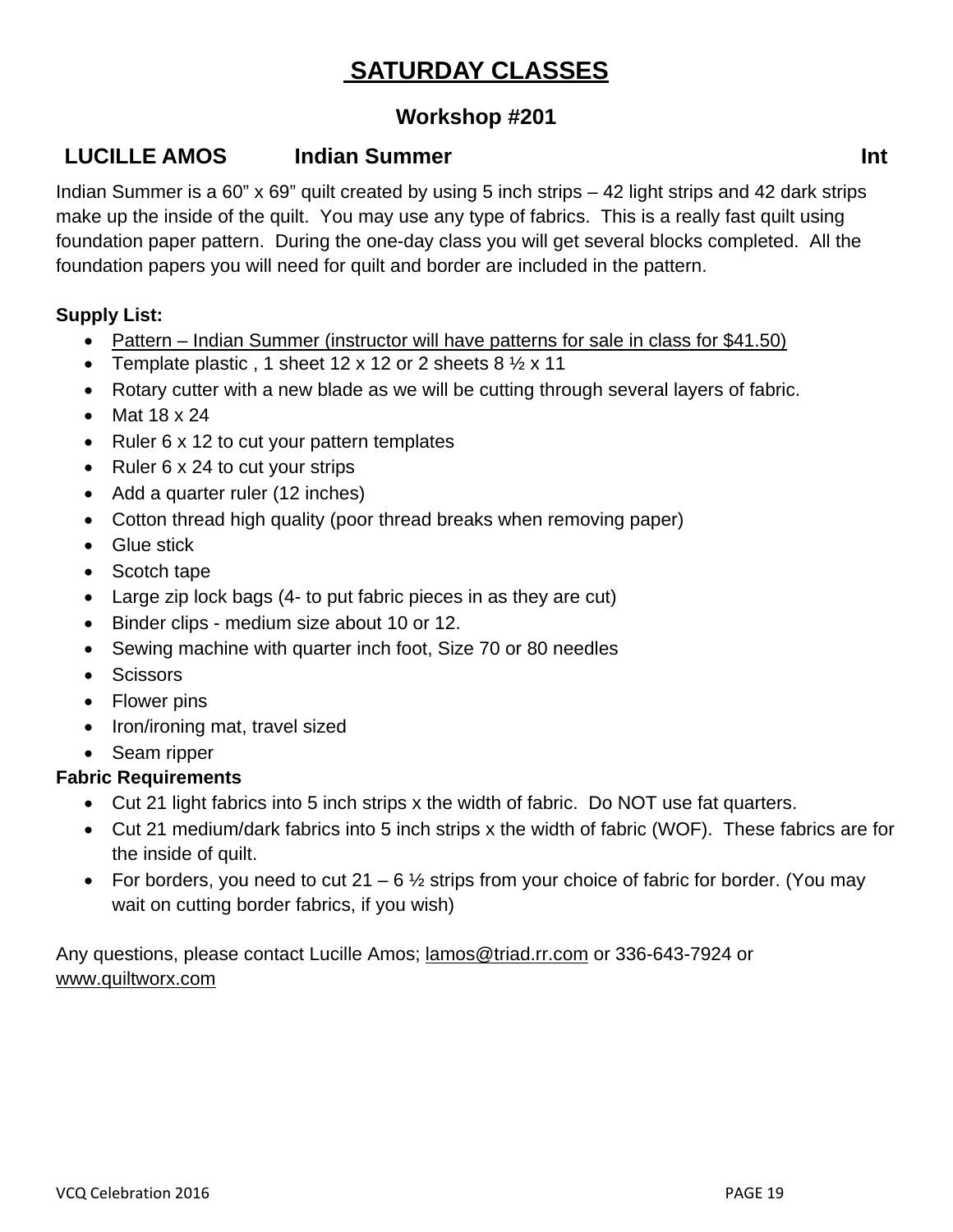# **Workshop #202**

# **JUNE COLBURN Print and Piece – a Table Runner to Remember All**

The great frontier in fabric today is surface design. Create an exciting 10" x 78" table runner or decorative hanging from your "custom" prints on silk (or cotton)! In the morning, explore using simple supplies like painters tape and freezer paper and combining them with stencils, silk screens and objects like lace and leaves. Experiment with instant –set Colorhue dye (for silk) and textile paint or DeColourant discharge paste (both for silk or cotton) to produce inventive, layered prints. In the afternoon, review basic design principles, color placement and simple piecing techniques, including how to "tame" unruly silk. Then cut and sew your prints. Finish by adding borders and a back, a rod pocket for hanging is optional. Expand your creative sills with this fun home décor project!

**KIT**: \$17.50: includes pattern and use of instructor's dyes, paints, discharge solutions, screens, stencils and supplies.

**OPTIONAL** Silk Fabric Kit - \$40.00

#### **Supply List:**

- Fabric: Silk OR pre-washed cotton fabrics 18 pieces at least 6" x 14", solids, batiks, selfprints (OR, a few larger pieces that will be used multiple times)
- 1 yard of 44 " wide silk/cotton for borders, back and rod pocket
- Paint: Textile paints, such as Jacquard Lumiere (metallic) and Neopaque (opaque)
- SetaColor or similar
- Can of Barbasol Original/Regular shaving cream, or similar;
- Stencils, silk or therma fax screens (with your name/initials on them)
- 1" 2" wide black foam painters' brushes, craft sticks
- 10-12 foam cosmetic wedges
- Rubber bands
- Plastic lids or plates for palette
- 1 yard freezer paper
- Black Sharpie pen
- Fabric and paper scissors
- Basic sewing supplies

#### **Optional supplies**:

- Stencil brushes
- Brayer
- Sewing Machine: for possible use in the afternoon.

**NOTE**: Many of these supplies can be shared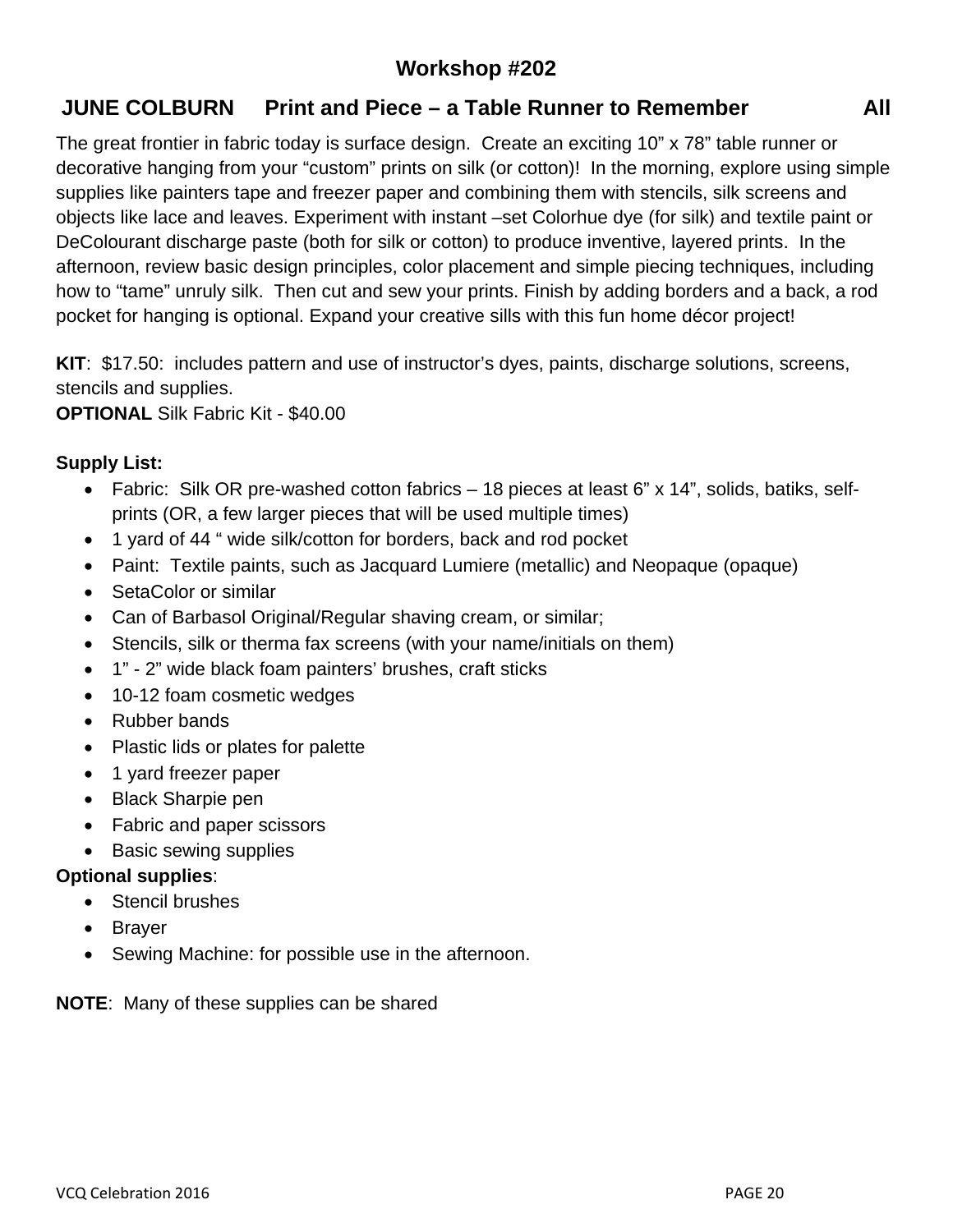# **Workshop #203**

# **AUGUSTA COLE Ready, Set, Start Your Machines! Mystery Quilt All**

You will absolutely love to see this quilt grow so quickly right before your eyes as you enjoy Celebration 2016! You may very well have it ready for Show and Tell on Sunday morning. Come with your fabric cut and we will be off and stitching! Ready, Set, Start your Machines!

Little hints: this lap quilt (62" x 78") is made using four different blocks. These blocks use the same components but are arranged differently. I used the same background fabric. I also used the same dark fabric for the triangles, inner boarder and binding. You will need contrast between the background and triangles. Your other fabrics can be florals, soft pastels, a favorite fabric line or scrappy. Guess what mine are? Two different methods of creating triangle units will be demonstrated.

#### **Supply List:**

- Background fabric: 2.5 yards
- Assorted colors for blocks total 3.0 yards
- Triangles, Inner border and binding 3.0 yards

#### **Pre-cutting: (Bag and label!)**

- Background fabric: 128 strips 2.5" x 6.5"
- Assorted colors: 64 rectangles 4.5" x 6.5"
- Triangles, inner border and binding: Binding: 8 strips 2.5" x WOF Triangles: 100 2.5" x 2.5" squares Inner border: 7 strips x WOF Safe for borders
- Bring extra fabric with you to class. We will make the outer border from the leftover fabric
- Sewing machine
- Sewing thread
- Basic Sewing Kit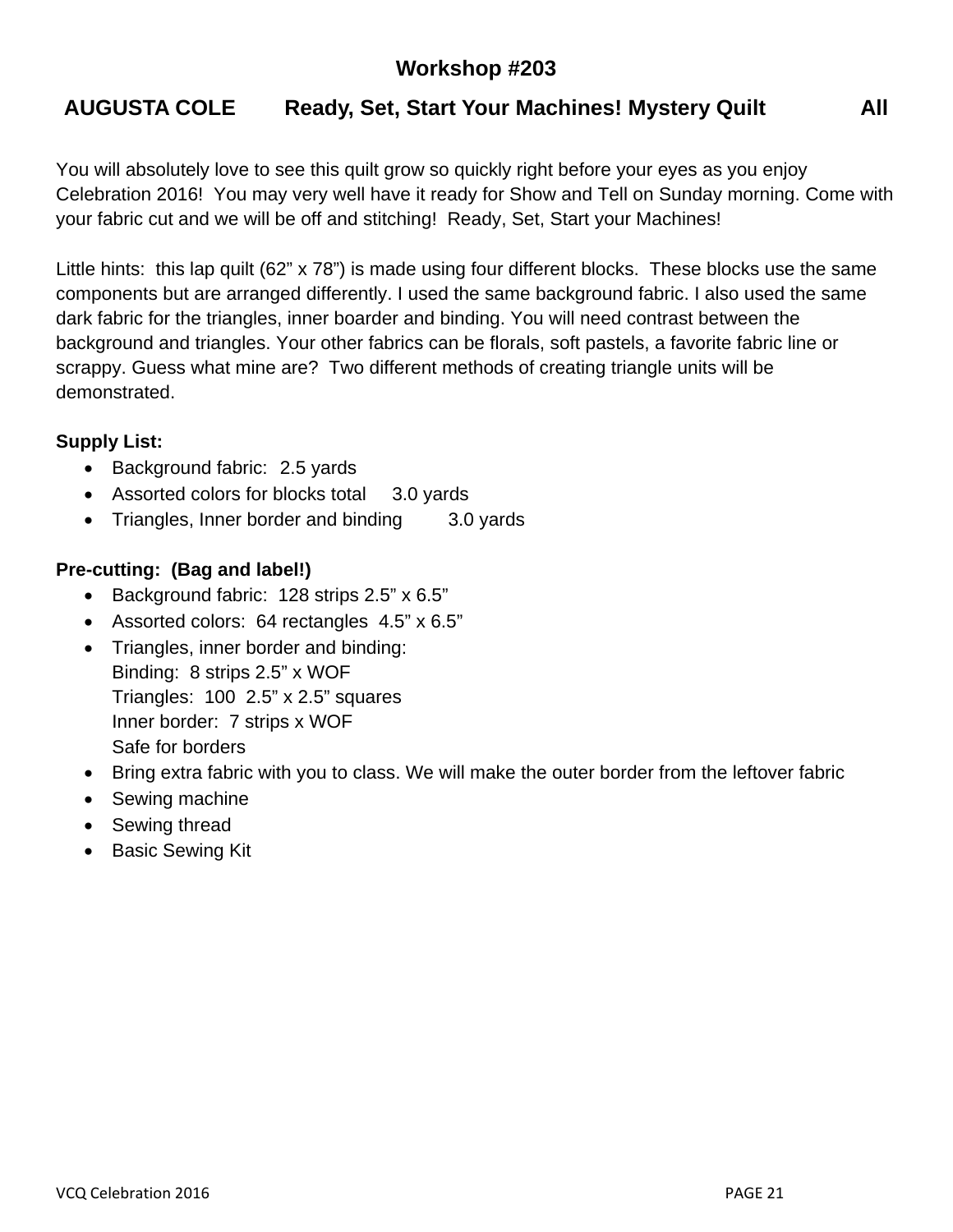# **SUSAN EMORY** Over Under Table Runner **Advisor Advised** Adv Beg

Create a table topper or tree skirt with perfect points. Learn to piece this fun project efficiently. Tips for quilting and binding will be demonstrated. Quilt size: 36" or 48" **IMPORTANT BEFORE Class:** 

- 36" only: Cut one (1)  $9\frac{1}{2}$ " strip from each of six fabrics
- $\bullet$  48" only: Cut one (1) 12  $\frac{1}{2}$ " strip from each of six fabrics.
- Do NOT pre-cut triangles

## **Supply List:**

- Creative Grids 30 Degree Triangle Ruler (#CGRSG1) from www.swirlygirlsdesign.com
- Cutting mat 18 x 24
- Ruler  $12 \frac{1}{2} \times 12 \frac{1}{2}$
- Rotary cutter with sharp blade
- Sewing machine
- Thread
- Basic sewing kit

### **For 36" Diameter Table Topper**

- Color  $1 1/3$  yard each of three fabrics
- Color 2 1/3 yard each of three fabrics
- $\bullet$  Backing  $-1$  1/4 yards
- $\bullet$  Binding  $-1/3$  yard

### **For 48" Diameter Table Topper or Tree Skirt**

- Color 1 3/8 yard of each of 3 fabrics
- Color 2 3/8 yard each of three fabrics
- $\bullet$  Backing 2 3/8 yards
- Binding table topper: 1/3 yard, tree skirt  $-$  1/2 yard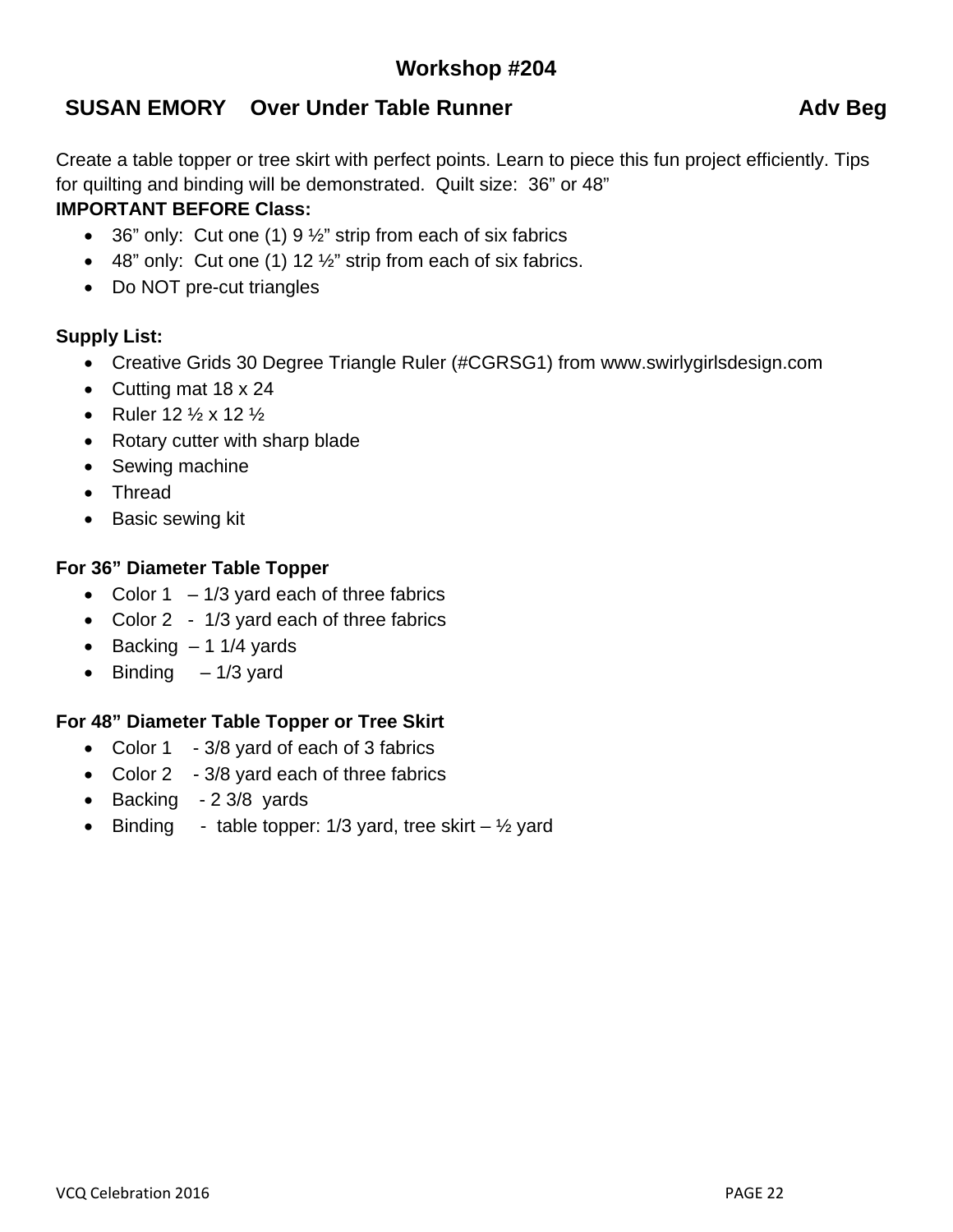# **RAYNA GILLMAN** Fearless Color **Contained All 2018**

Do color decisions make you tense? Do the terms "complementary," "split complementary," "dyadic" and "tertiary" confuse you? Throw away that color wheel and trust your eyes and instincts! Learn *Fanny's Foolproof Color Theory* and free yourself forever from the same old color combinations. You will make small studies that push your color limits, play with combinations you never thought of using and say goodbye to color angst!

#### **Required Kit fee: \$10**

#### **Supply List:**

- Box/bag of solid color fabrics in a variety of lights, mediums, darks, brights and neutrals
- Fat quarter EACH of black, white and grey
- Fusible webbing or glue stick
- Sewing machine
- 24 x 36 piece of batting for design wall
- Painter's tape to put up design wall
- Magazine photos: (ads, art, editorial) 2 3 in colors you like

1 - 2 in colors you don't like

If you have blocks where something about the colors bother or bore you, bring it and we will talk about how to fix it.

# **Workshop #206**

# **DIANE KIRKHART Appliquick: A Better Way to Appliqué – It's Sew Easy! Adv**

This will be a technique sample only class. Diane will provide the pattern which students will be able to work on at their leisure after class. You will be using Apliquick tools (rods, fusible stabilizer and glue pens). Diane will provide the rods if they do not have them (available for purchase at her reduced rate of \$24.00 plus tax if you choose to purchase).

For purchase in class \$5.00 plus tax for the stabilizer and \$5.60 plus tax for the glue pen. If students bring their own stabilizer or glue pen, it must be the Apliquick brand. If there is time we may also work with Tsukineko inks or Derwent Inktense pencils.

#### **Supply List:**

- Scraps of fabrics no smaller than 6" square
- Small scissors that cut to the tip.
- Applique needle size 10 or 11 appliqué needle or a needle of their choice they are comfortable using.
- YLI 100 weight silk thread Diane will be bringing some for students to use if they would like to try silk.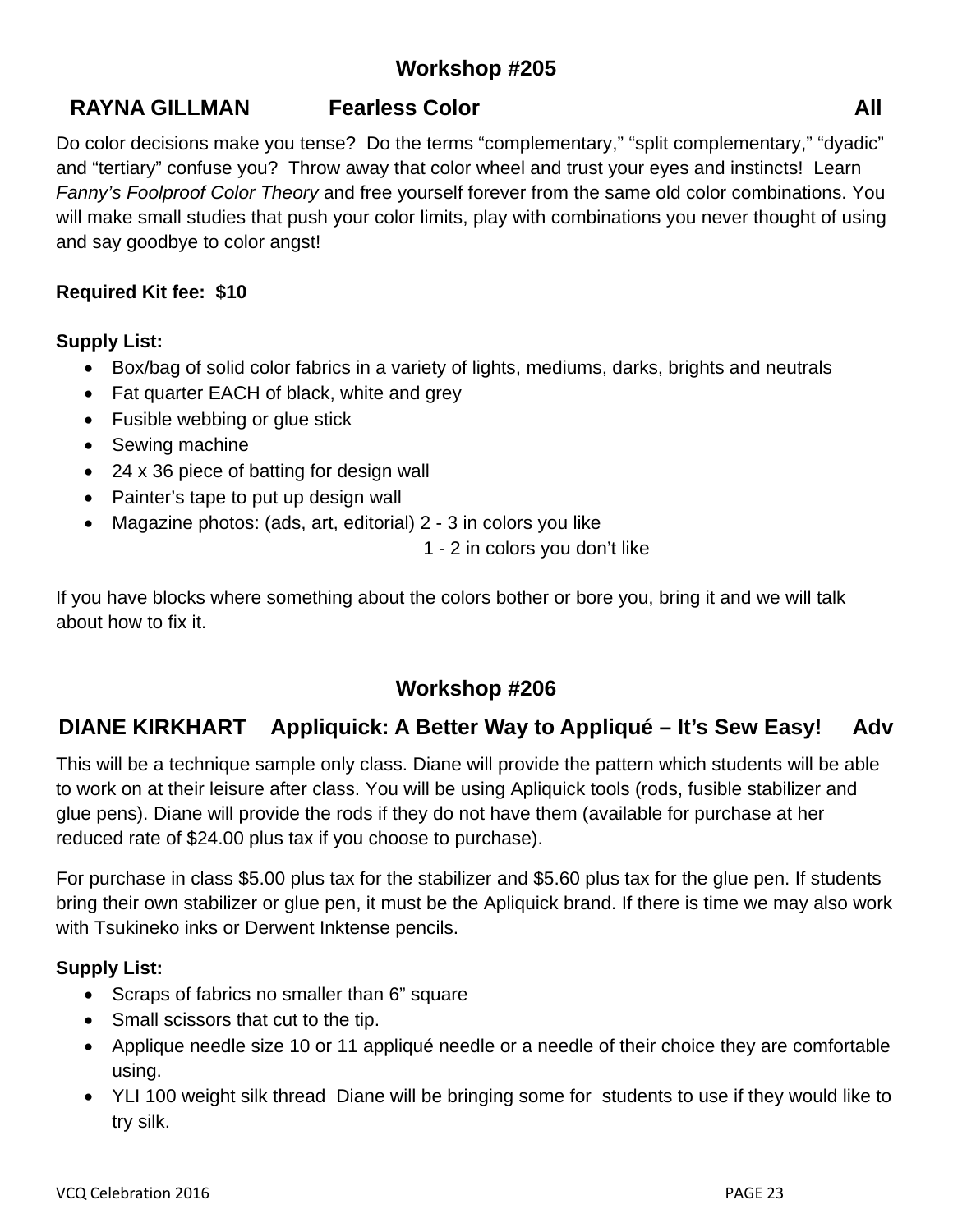# **CHERYL SEE Hexie Daisy™ All**

Learn to appliqué circles and ovals using English Paper Piecing (EPP) to make Hexie Daisy™ Flowers. This is *not* your Grandmother's Flower Garden. Hexie Daisy™ Flowers are then stuffed to really "pop" against a watercolor hexagon background. Make one to learn the technique and use your block for the front of a purse, book cover or make several to make a runner or wall hanging. Choose from 3/4" or 1" Paper Piece hexagons. Still can't get enough? You are now ready to EPP a larger project like Starlette or Star Struck!

**Kit**: No Fee Charged: 6 Paper Piece ovals and a circle for one Hexie Daisy™ Flower in your choice of size to fit a 3/4" or 1" hexagon; Diagram for the layout of the basic Hexie Daisy™ Flower Block and wooden skewer for stuffing work.

## **Supply List:**

- $\bullet$  Pins appliqué, if you have them
- Thimble
- $\bullet$  At least 50 3/4" or 1" Paper Piece hexagons (or they will be available for purchase) 8 – 3/4" or 1" Paper Piece half hexagons (cut four hexagons down once from point to point to make eight or they will be available for purchase)
- Scraps of fabric **2" square for 3/4" hexagons** (or **2-1/2" square for 1" hexagons**) or precut into hexagons with 1/4" seam allowance. Do not pre-baste hexagons. Choose solids or small scale prints that read mostly one color. You will ideally need at least 50 fabrics of one color but 2 each of 25 will work (see note on scrap exchange below); mostly medium with a few darks and lights. Repeating a fabric once or twice will work as well. Fabric that has a bit of two colors next to each other on the color wheel like green and blue work great; if in doubt bring it.
- Charm square (5") or small piece of fabric for the appliquéd Hexie Daisy™Flower; I prefer a batik; you may choose black or the complimentary color of your blocks, but any color you wish is up to you
- Thread bring several colors to match your appliqué and background color
- Small Clover Wonder Clips if you have them
- Pen for taking notes: flat cap on pen will become helpful
- Pencil and marking tool that will show on chosen appliqué fabric
- Small scraps of batting
- C See's Scroll portable design mat (these will be available for purchase)

Scrap Exchange: We aren't all lucky enough to have 50 different fabrics in one color in our stash especially in certain colors. I encourage you to precut 2" squares in 10 different fabrics of one color to exchange with other quilters. Place fabric in a baggie and seal. You could exchange a pack of 10- 2"squares of blue for a bag of orange, for example. You can get 90-2" squares or 56-21/2" squares from one fat quarter.

Here is a link for the above pattern. Zoom in to see the 'family' of fabrics. http://www.cseesquilts.com/product-p/1401.htm